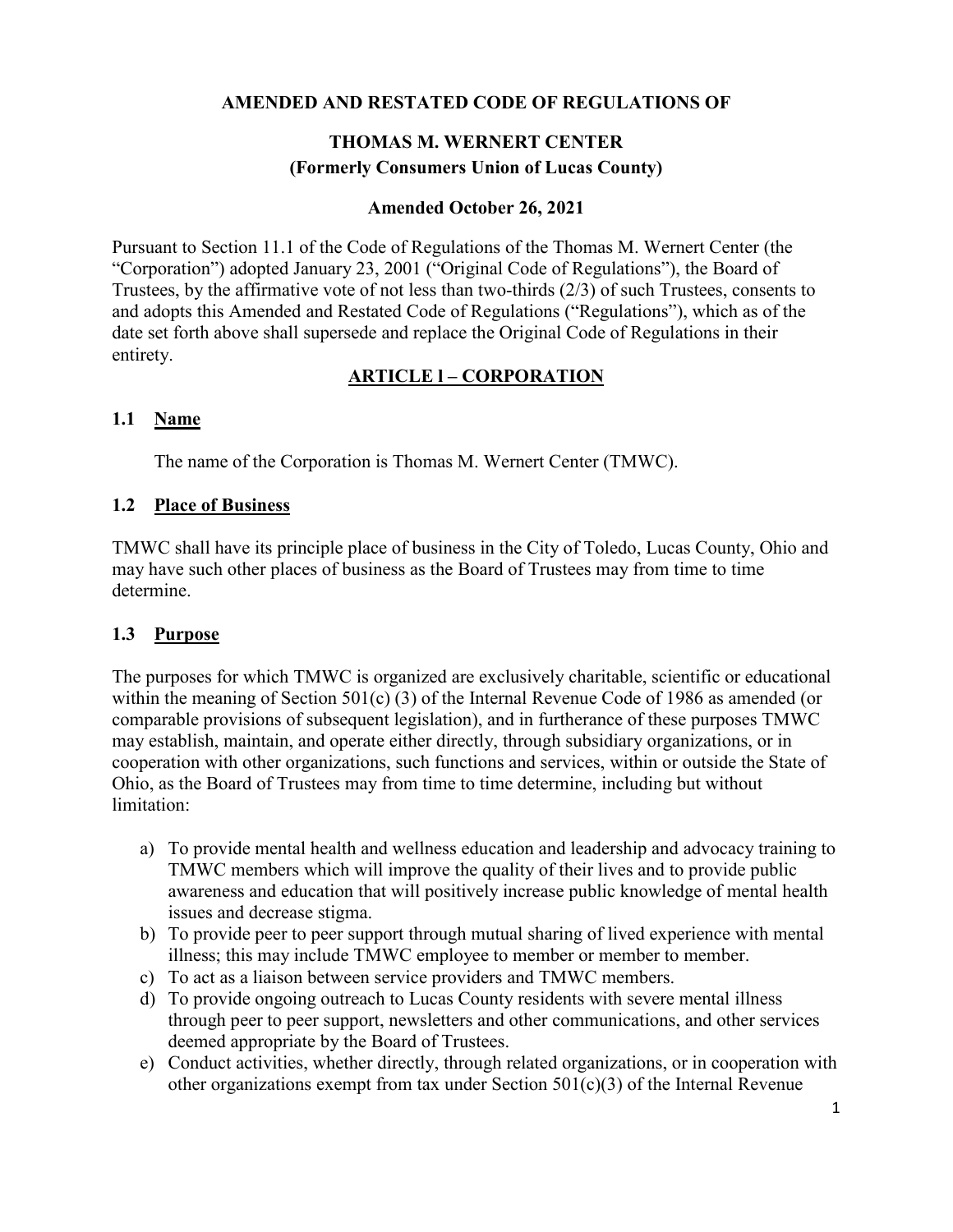Code of 1986(or comparable provisions of subsequent legislation), and to acquire, to own, to dispose of and to deal with real and personal property and interests therein, and to apply gifts, grants, bequests, and devices, and the proceeds therefrom, in furtherance of the purposes of TMWC; and

f) Do such things and perform such acts to accomplish its purposes as are not forbidden by Section 501(c)(3) of the Internal Revenue Code of 1986 as amended (or comparable provisions of subsequent legislation) with all the powers conferred on nonprofit corporations by the laws of the State of Ohio.

*The Mission of the Thomas M. Wernert Center is to improve the quality of life for persons living with mental illness by offering hope and peer-driven programs that address recovery through education, advocacy, and peer support.*

### **1.4 Nonprofit Operation**

TMWC shall be operated exclusively for charitable, scientific or educational purposes as a nonprofit corporation. No Trustee or officer of TMWC or private individual shall have any title to, or interest in, the corporate property or earnings in his or her individual or private capacity, and no part of the net earnings of TMWC shall inure to the benefit or any Trustee, officer or private individual. No substantial part of the activities of TMWC shall consist of carrying on of propaganda or otherwise attempting to influence legislation, nor shall TMWC participate in or intervene in any political campaign on behalf of any candidate for public office.

### **ARTICLE II- MEMBERSHIP**

### **2.1 Membership**

The Membership of TMWC shall consist of two (2) classes: Voting Members and General Members as follows:

#### a) **Voting Members**

Voting Members shall consist of adults with a diagnosed mental illness who are receivers of mental health services and residents of Lucas County, Ohio.

#### b) **General Members**

General Members shall include those interested in and who support the mission of TMWC.

Voting Members and General Members will be added to a database which shall be maintained by TMWC.

Membership may not be denied to any person based upon race, color, creed, religion, national origin, sexual orientation, disability, gender, age, or inability to pay a membership fee.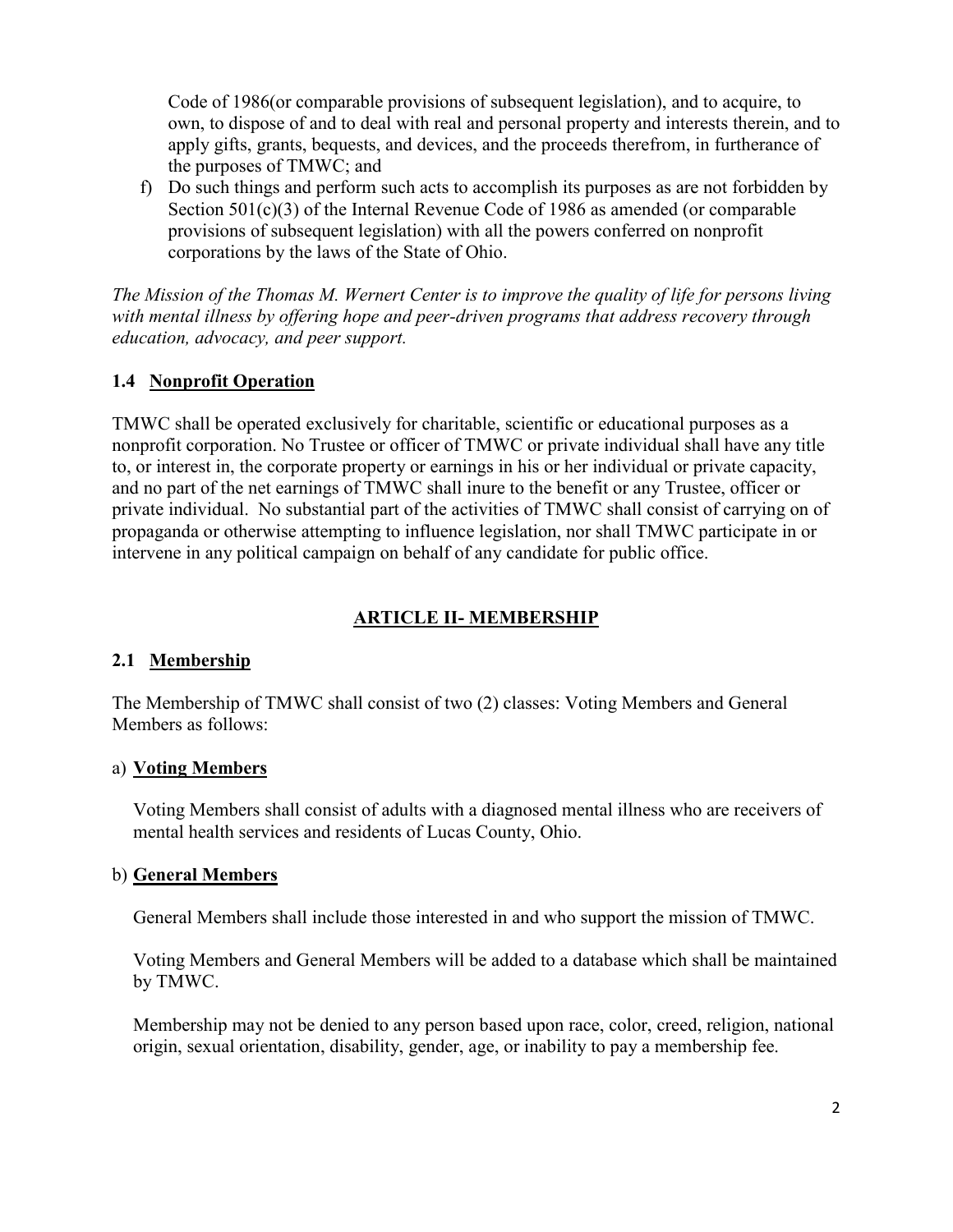# **2.2 Annual Meeting**

The Annual Meeting of TMWC shall be held between September 15 and November 15 at such time and place as the Board of Trustees may determine. The Membership must be notified at least ten (10) days prior to the scheduled event.

### **2.3 Special Meeting**

Special Meetings of the Membership may be called upon written request of the President of the Board of Trustees, one-half (1/2) of the Board of Trustees, or upon receipt of a petition to the Board of Trustees signed by not fewer than twenty-five percent (25%) of the Voting Members listed in the current TMWC records.

### **2.4 Notice of Meetings**

Written notice of the time and place of all meetings of Membership must be given at least ten (10) days before the date of the meeting, either personally (face-to-face or phone) or by mail (including email) to his or her last address on the TMWC records. Notice of Special Meetings shall state the purpose of the meeting and no business may be conducted at such Special Meetings except that specified in the notice of the meeting.

## **ARTICLE III – BOARD OF TRUSTEES**

### **3.1 Board of Trustees**

The business, property and affairs of TMWC shall be managed by a Board of Trustees which shall be the governing body of the TMWC. The Board of Trustees shall meet as often as necessary to conduct the business of TMWC, but no less than nine (9) times a year.

### **3.2 Number/Eligibility**

The Nominating Committee shall present, at the Annual Meeting or a Special Meeting called for the purpose of filling a vacancy, a slate of potential candidates for election to the Board of Trustees. The slate of potential candidates shall be chosen by the Nominating Committee as outlined in Section 7.4 of the Code of Regulations. The Board of Trustees must consist of not less than ten (10) nor more than twenty (20) persons. At least half (50%) of the Board of Trustees must consist of receivers of mental health services. Employees of TMWC are prohibited from being a Trustee. No more than one (1) Trustee shall be employed at any individual organization. Trustees shall not be related by consanguinity or marriage to another Trustee or employee of the TMWC.

### **3.3 Trustee Responsibilities**

a) Attend the orientation workshop, as provided by the Board of Trustees, following election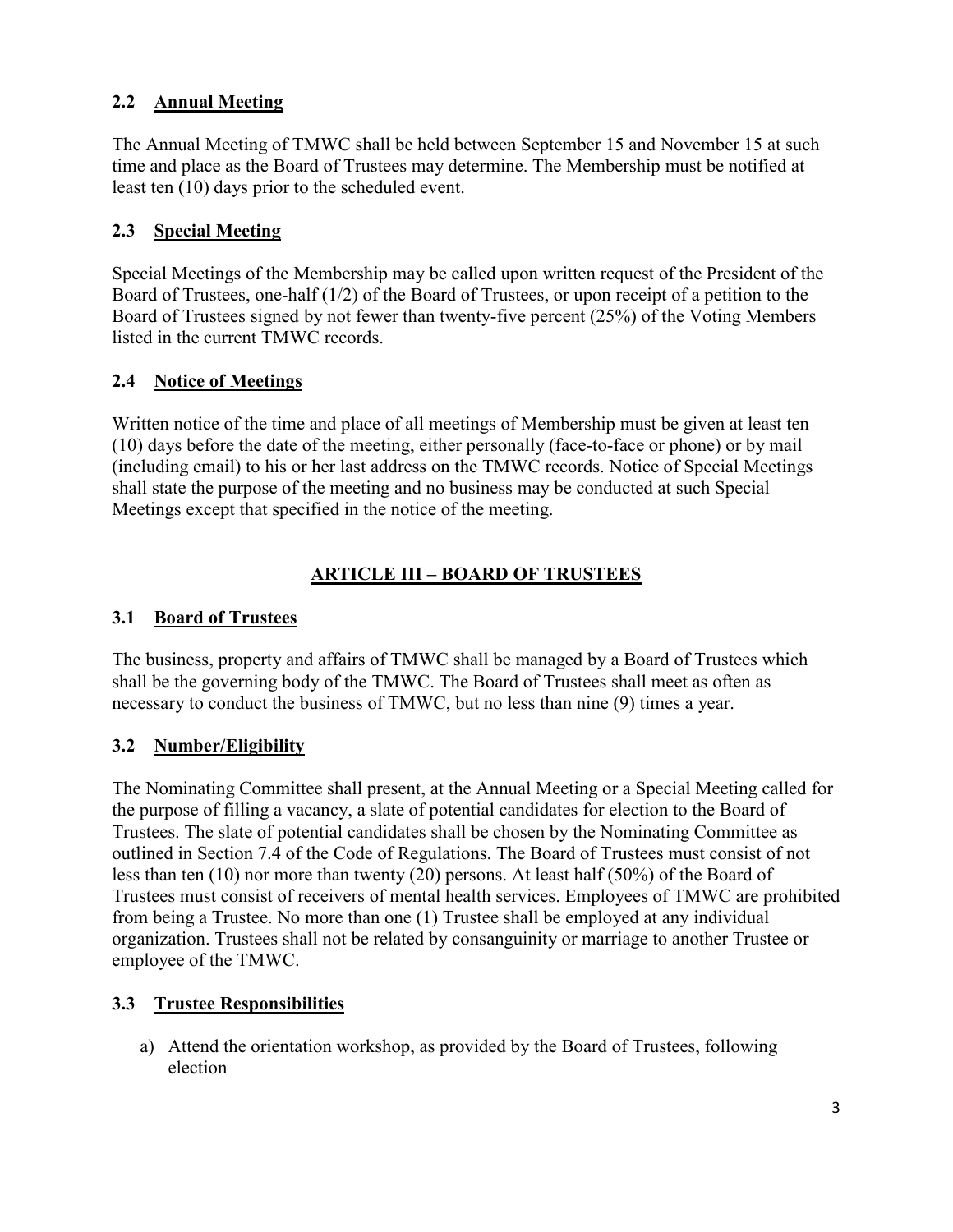- b) Attend the Board of Trustees meetings; notify the Board President or Executive Director if unable to attend a meeting
- c) Be an active committee participant
- d) Promote and uphold the purposes of TMWC in the course of service as a Trustee and as a representative in the greater community
- e) Will sign and abide by the Trustees Agreement

### **3.4 Selection and Election to the Board of Trustees**

#### **(a) Selection and Election to the Board of Trustees shall be as follows:**

Any individual interested in serving on the Board of Trustees must express interest verbally or in writing (face-to-face, phone, letter or email) to any Trustee prior to being nominated for the election. Interest must be expressed a minimum of two (2) weeks prior to the election.

The candidates must complete the following classes prior to being nominated:

- (1) Leadership
- (2) Peer Support

Prior board, committee or work experience may be substituted for these classes. The nominating committee will determine if the work experience and leadership skills are sufficient based on review of the candidate's resume or from the interview process.

Candidates must attend at least one (1) board meeting to observe how the TMWC Board of Trustees operates before being interviewed in person by a minimum of two (2) individuals from the Nominating Committee prior to the election. The candidates should be prepared to discuss the following with the Nominating Committee:

- (1) Leadership skills
- (2) Recovery skills/attributes/experience/relationship/work with someone in recovery
- (3) Activities in the organization as applicable

The election and candidate's name must be on the Board of Trustees meeting's agenda.

Each Trustee is required to be on a minimum of one (1) of the following committees, not including the Executive Committee, in addition to serving on the Board of Trustees:

- (a) Executive (if applicable)
- (b) Finance (Treasurer shall be the Chair of the Finance Committee)
- (c) Program
- (d) Development/Communications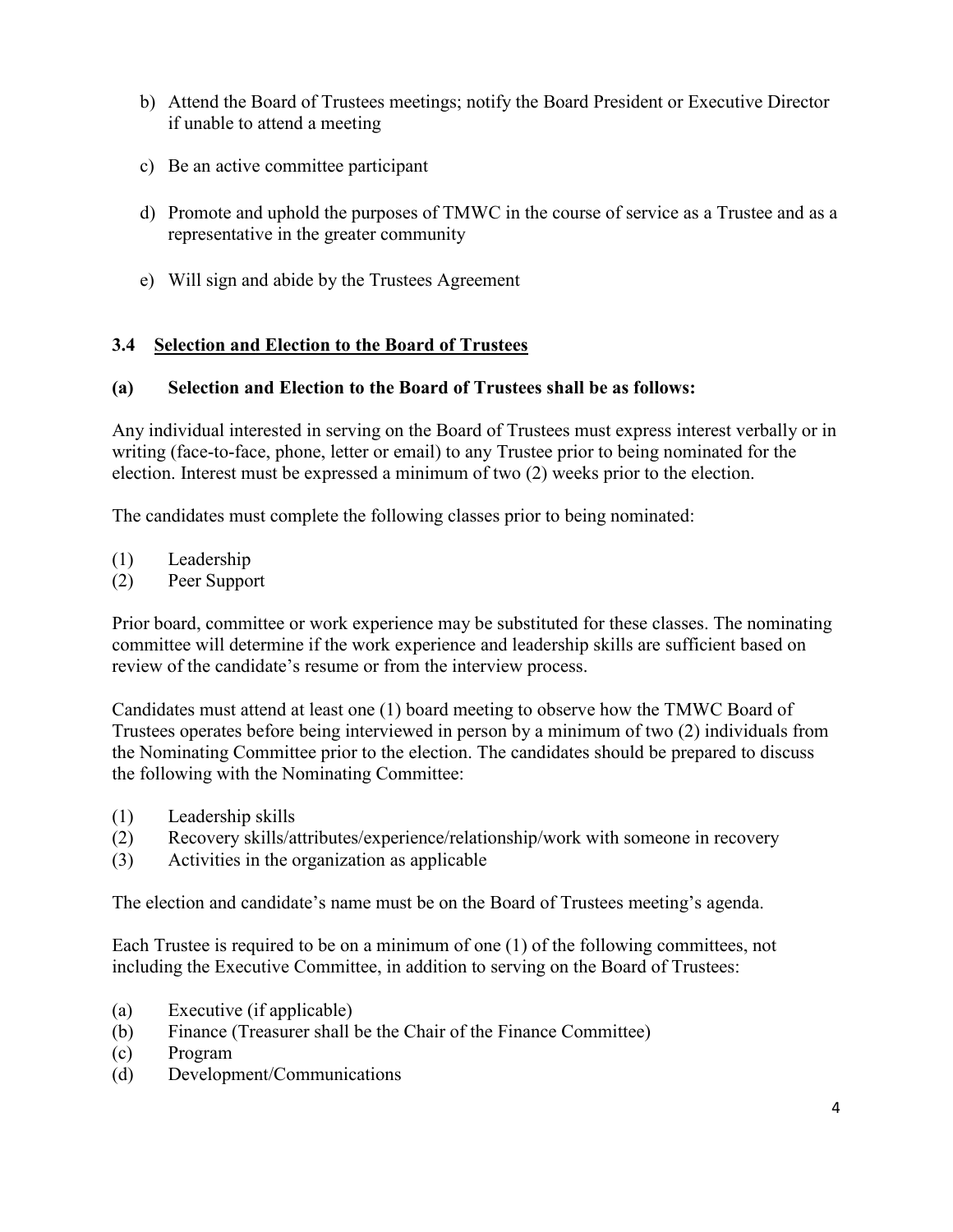## **Trustees Elected by Voting Members of TMWC**

Two (2) of the Trustees serving at any one (1) time shall be elected from the slate of potential candidates presented by the Nominating Committee by a majority of Voting Members of TMWC who are present at the Annual Meeting or a Special Meeting called for the purpose of filling a vacancy. Trustees selected by the Voting Members of TMWC shall be designated as Voting Member elected Trustees on TMWC records for purposes of tracking their terms.

In September of each year, a meeting will be held at which time nominations from the floor will be accepted for the open Voting Member elected Trustee position. Before the annual meeting in November all nominated Voting Members will meet with the Nominating Committee. Upon confirmation from the Nominating Committee that the Voting Member is interested and qualified (see qualifications stated in 3.4 (a) above) to serve on the Board of Trustees, the slate of candidates will then be presented to the Voting Members at the Annual Meeting in November, at which time voting will take place for the Voting Member elected Trustee position.

If the Nominating Committee does not have a slate of potential candidates at the time of the Annual Meeting, then there will be no election at that time. If there is no election held at the Annual Meeting, then the Voting Members on the Board of Trustees will have thirty (30) days from the date of the Annual Meeting to nominate and elect a member to the Voting Member elected position.

If thirty (30) days after the Annual Meeting, the Voting Members on the Board of Trustees have not nominated and elected a Voting Member to the Board of Trustees, then the Board of Trustees as a whole shall appoint a Voting Member to the Voting Member elected position if an interested qualified Voting Member candidate is available.

## **(b) Trustees Elected By the Board of Trustees**

The Board of Trustees shall elect from the slate of potential candidates, presented by the Nominating Committee, the remainder of the Trustees by a majority vote of the Board of Trustees for full or unexpired term vacancies subject to the qualifications and Voting Member ratio requirements of Section 3.2. Trustees elected by the Board of Trustees shall be designated as Board elected Trustees on TMWC records for the purpose of tracking their terms and may be elected for the full or unexpired terms of Board elected Trustees; at any time the Board of Trustees determines the necessity to fill a vacancy.

The Board of Trustees may also elect Trustees to fill vacancies of Voting Member elected Trustees. Persons elected to fill vacancies for Voting Member elected Trustees appointed by the Board of Trustees shall serve through the expiration of the term.

# **3.5 Term Limits For Trustees**

Trustees shall be elected for two (2) year terms, unless elected to fill an unexpired term. Trustees may serve no more than three (3) consecutive two (2) year terms, not including appointment to the balance of an unexpired term. After three (3) consecutive full terms, a Trustee is ineligible for appointment for one (1) year. If due to term expiration, the Board of Trustees falls below the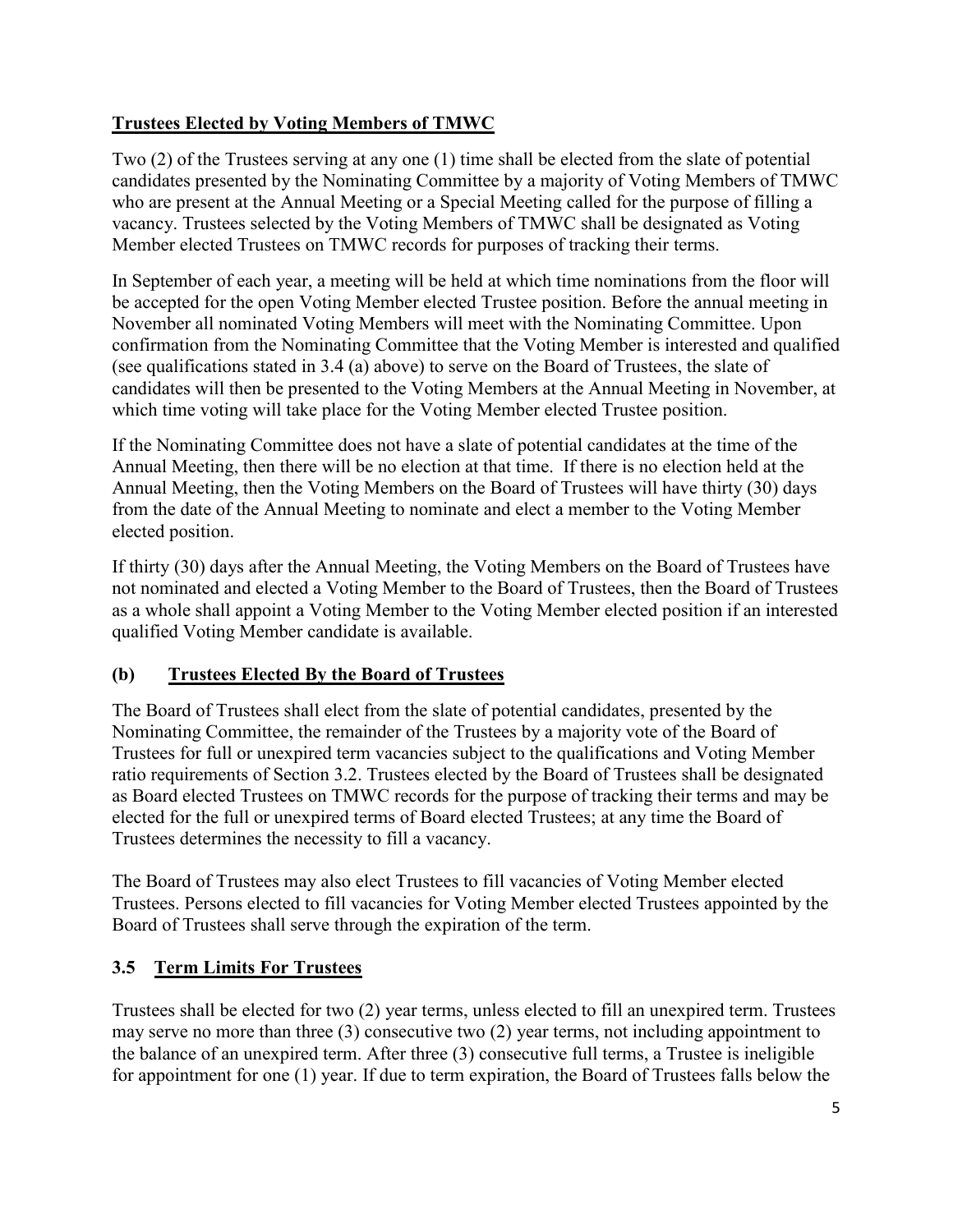ten (10) person minimum, then the termed Trustee can be re-elected to the Board of Trustees until such time as a new Trustee is elected. This is to be utilized only in extenuating circumstances.

# **3.6 Vacancies**

At any regular or Special Meeting, the Board of Trustees may fill vacancies of the unexpired terms for Trustees elected by the Board of Trustees and Voting Member elected Trustees to serve until the expiration of the term. When filling a Voting Member elected Trustee position, only a Voting Member should be elected to fill that position. No person shall be chosen to fill a vacancy on the Board of Trustees who is ineligible for election as a Trustee in accordance with these Regulations.

## **3.7 Trustee Removal, Absences and Resignations**

- a) Removal: Any Trustee may be removed, either with or without cause, at any meeting, by the affirmative vote of two-thirds (2/3) of the Board of Trustees, taken at a regular meeting of the Board of Trustees, the notice (or waivers of notices) of which shall have specified that such removal action was to be considered.
- b) Absences: After two (2) absences of the regular Board of Trustees meetings the President shall advise the Trustee of this Section of the Code of Regulations. Three (3) consecutive absences from regular Board of Trustees meetings shall constitute automatic termination from the Board of Trustees. Four (4) non-consecutive absences from regular Board of Trustees meetings in a calendar year shall constitute automatic termination of Board of Trustees. Automatic terminations may be appealed by the terminated Trustee. A twothirds (2/3) affirmative vote of the Board of Trustees shall be required for reinstatement. The terminated Trustee shall not have a vote in this matter.
- c) Resignations: Any Trustee may resign at any time by giving written or verbal notice to the Board of Trustees; the President, or the Secretary. Any such resignation shall take effect at the time specified.

### **3.8 Power of the Board of Trustees**

The Board of Trustees shall have charge, control and management of the business, property, affairs, and funds of TMWC and shall have the power and authority to do and perform all acts and functions permitted for an organization described in Section 501(c)(3) of the Internal Revenue Code of 1986 (or comparable provisions of subsequent legislation) not inconsistent with these Regulations and with the Articles of Incorporation, or with the laws of the State of Ohio.

The persons who are members of the Board of Trustees shall be the only members of TMWC for purposes of R.C. 1702.01 et. seq. The Membership, including Voting Members and General Members, described in Article II above are not members of the Corporation for purposes of R.C. 1702.01 et. seq.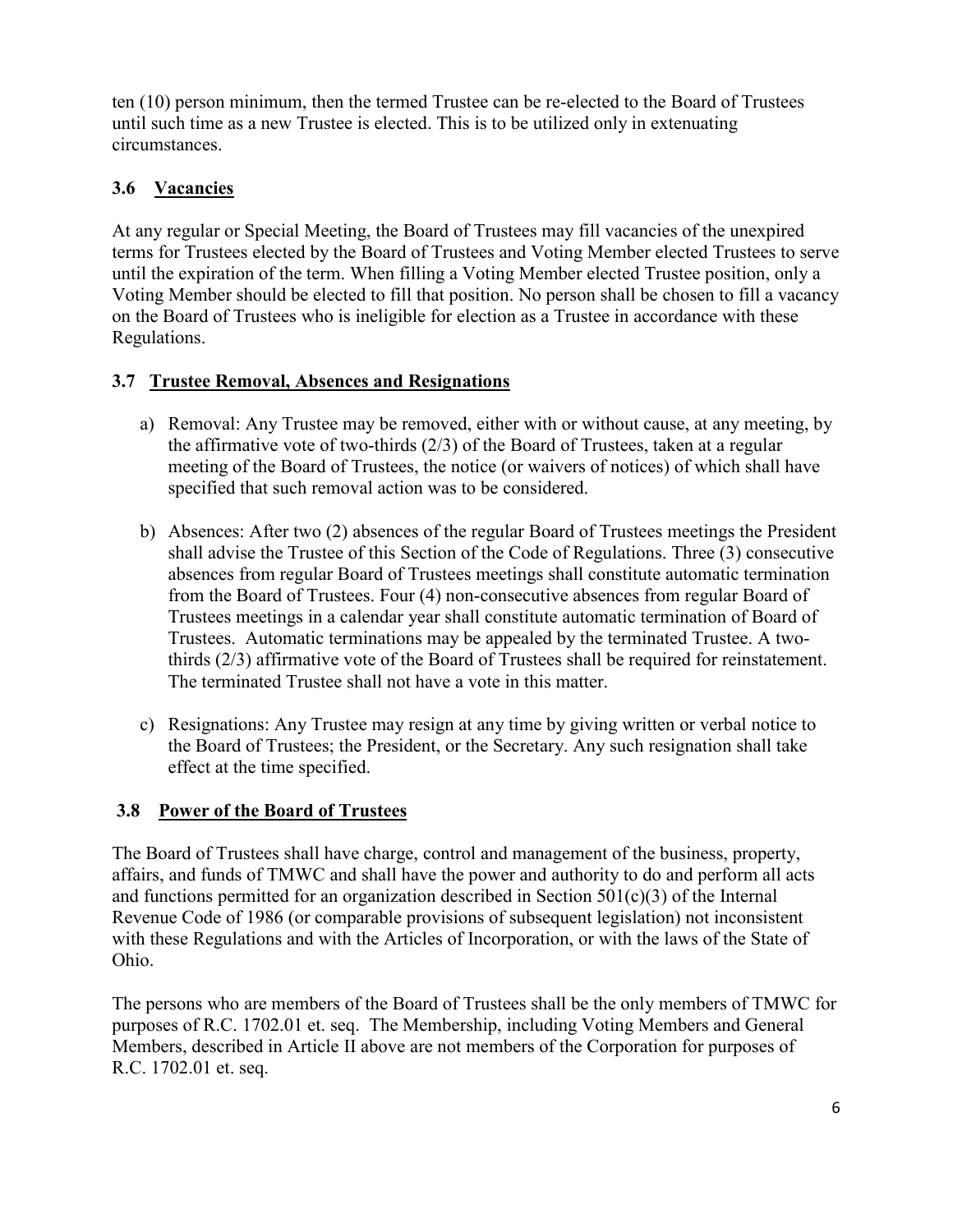In addition to, and not in limitation of, all powers, express or implied, now or hereafter conferred upon Boards of Trustees of nonprofit corporations, and in addition to the powers mentioned in and implied in these Regulations, the Board of Trustees shall have the power to borrow or raise money for corporate purposes, to issue bonds, notes or debentures, to secure such obligations by mortgage or other lien upon any and all of the property of TMWC, whether at the time owned or thereafter acquired, and to guarantee the debt of any affiliated or subsidiary corporation or other entity, whenever the same shall be in the best interests of TMWC and in furtherance of its purposes.

# **3.9 Execution of Conveyances, Mortgages and Contracts**

All conveyances and mortgages of real estate, assignments or discharges of mortgages and material written contracts shall be executed in the name of TMWC by any one of the President, Vice President, Secretary, Treasurer or Executive Director. Provided; that, if the value of the contract or agreement exceeds \$2,500.00 it shall be executed in the name of TMWC by any two (2) of the President, Vice President, Secretary, Treasurer and Executive Director.

## **3.10 Limitations on Powers of Board of Trustees**

Notwithstanding the provisions of Sections 11.1 and 3.7.; of these Regulations, or any other provisions of TMWC Articles of Incorporation or Regulations, the affirmative vote of not less than two-thirds (2/3) of the Trustees then in office shall be required on the following matters before the action shall be that of the Board of Trustees:

- a) Creation of new subsidiary corporations;
- b) Acquisition of new subsidiary corporations or the divestiture of existing subsidiaries;
- c) Participation by TMWC in any partnership or joint venture;
- d) Approval of plans of merger, consolidation or dissolution.

### **3.11 Meetings of Board of Trustees**

The Board of Trustees meetings are to be held on the fourth Tuesday of every month at 4:30 p.m. at the TMWC, unless otherwise notified. There must be a minimum of nine (9) meetings of the Board of Trustees each year.

### **3.12 Special Meetings**

Special Meetings of the Board of Trustees may be called by the President, Vice President or upon written request of one-half (1/2) of the Board of Trustees. All Board of Trustees must be notified of such a meeting at least ten (10) days prior to the date of the meeting. Notice of special meetings shall state the purpose of the meeting.

### **3.13 Executive Committee Meetings**

The Executive Committee shall meet as called by the President or Vice President or by at least one-half (1/2) of the Executive Committee.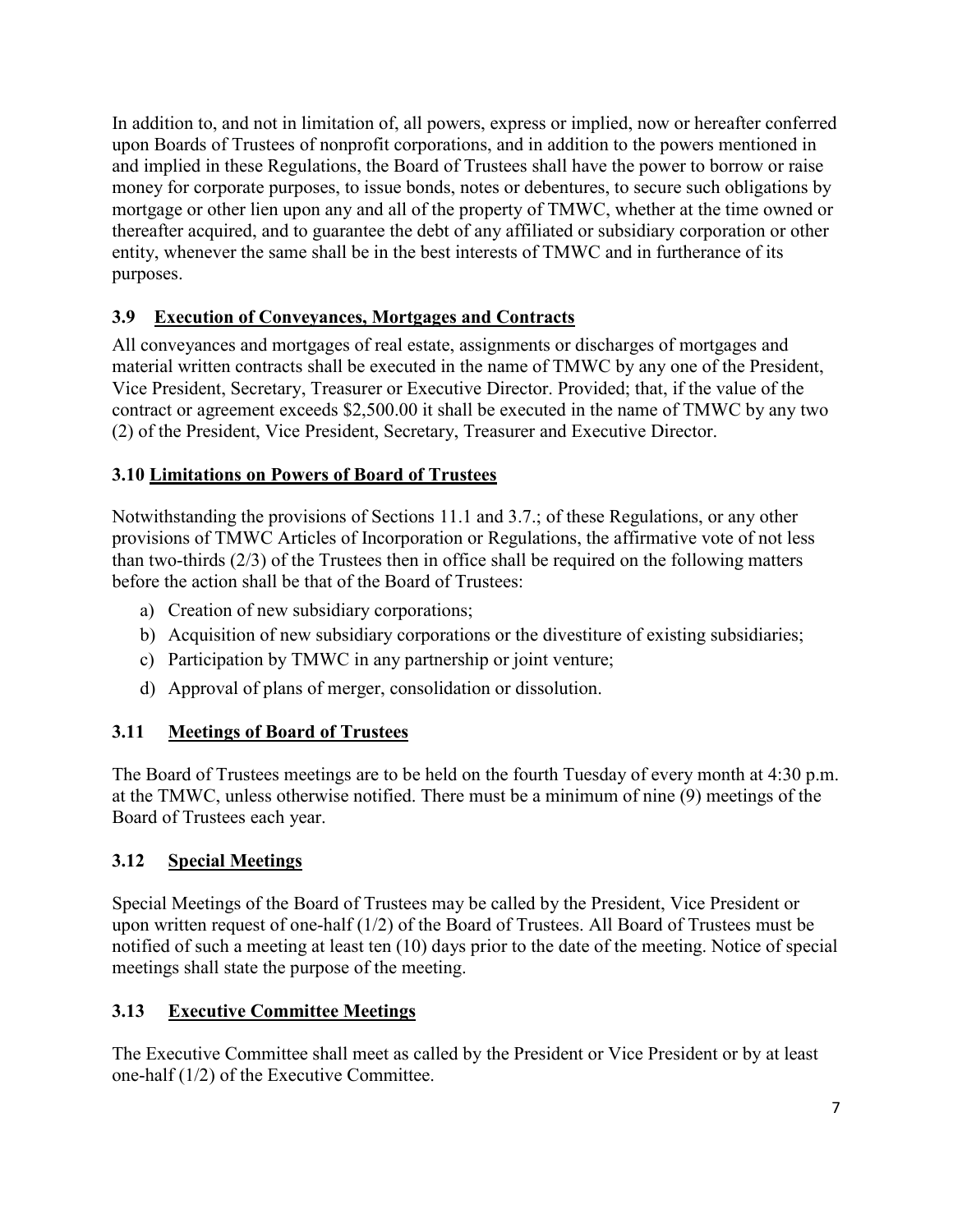### **3.14 Telephonic or Videoconferencing**

In order to allow and encourage Board of Trustees the ability to conduct business, the use of telephonic or videoconferencing shall be allowed for Board of Trustees meetings and voting. Each Trustee shall be allowed five (5) telephonic or videoconferencing interactions per calendar year as deemed appropriate by the Executive Committee.

## **ARTICLE IV – OFFICERS**

### **4.1 General**

The officers of TMWC must be a Trustee to serve as President, Vice President, Secretary, Treasurer, and Past President.

### **4.2 Election and Term of Officers**

Officers shall be elected at the first meeting of the Board of Trustees held after the Annual Meeting.

The officers shall take office at the close of the meeting at which they are elected, and shall serve for a term of one (1) year, or until their successors have been elected. Should a vacancy occur for whatever reason during the year, the Board of Trustees will fill that position.

### **4.3 Duties of Officers**

- (a) President: The President shall perform all duties customarily performed or as required by laws. The President shall preside at all meetings of the Voting Members and the Board of Trustees and sign the records thereof. The President may attend, without vote, any committee meeting.
- (b) Vice President: The Vice President shall perform all the duties of the President, in the absence of the President and such other duties as the President may direct.
- (c) Secretary: The Secretary, or designee, as determined by the President, shall keep an accurate record of the meetings.
- (d) Treasurer: The Treasurer is responsible for overseeing the management and reporting of the TMWC finances and must understand financial accounting for nonprofit organizations. The Treasurer will serve as the Chair of the Finance Committee and with the Finance Committee makes recommendations to the Board of Trustees for approval by the Board of Trustees' financial responsibilities. The Treasurer works with the Executive Director and the Finance and Operations Director to ensure financial statements are made available to the Finance Committee and the Board of Trustees in a timely manner. The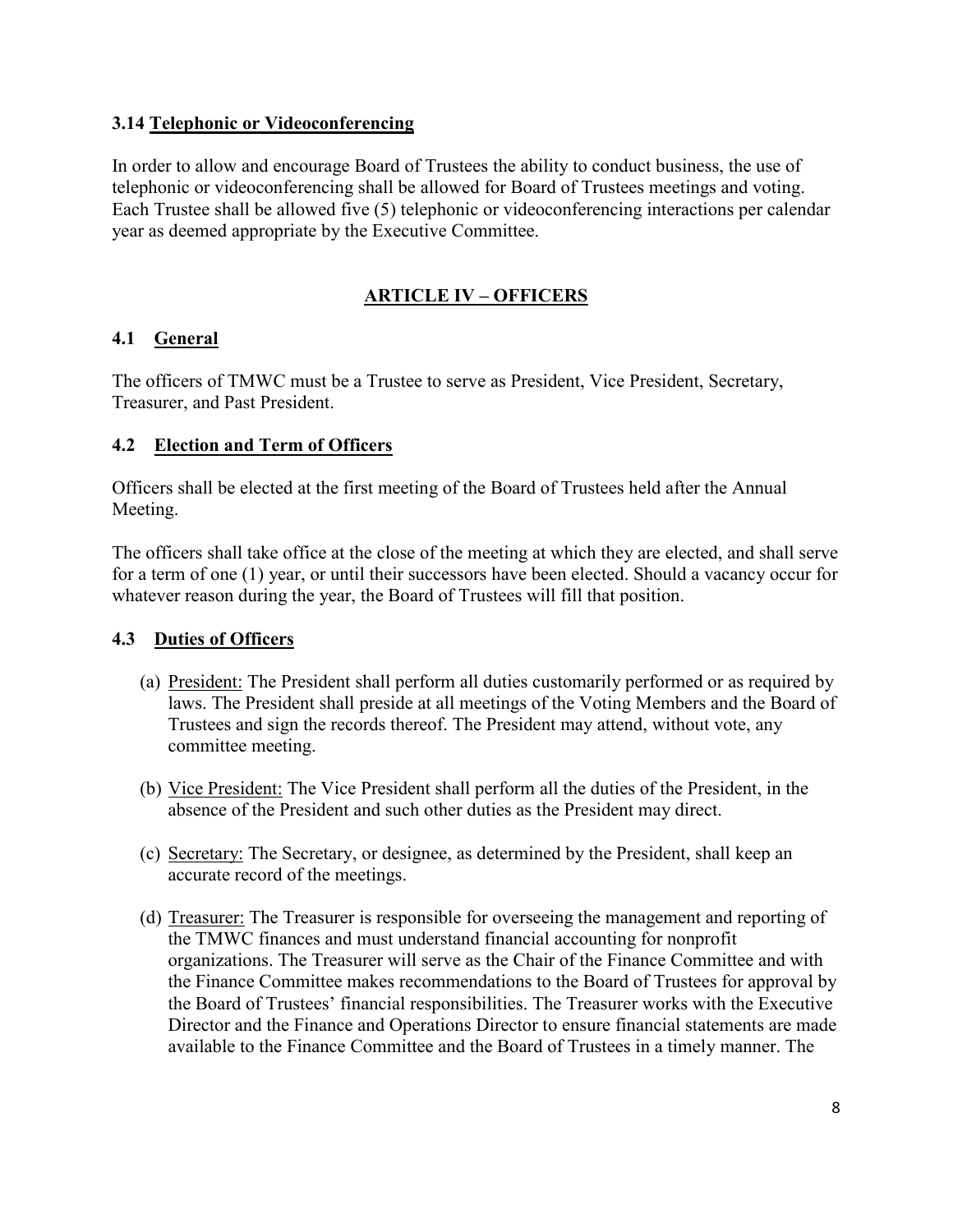Treasurer oversees the annual budget and annual audit and ensures each are presented to the Board of Trustees for approval and Trustees questions have been addressed.

(e) Past President: The immediate Past President shall remain on the Executive Committee as a resource for the Incoming President.

### **4.4 Officer Removal, Resignations and Vacancies**

- (a) Removal: Any officer may be removed, either with or without cause, at any time, by the Board of Trustees at any meeting, the notice (or waivers of notices) of which shall have specified that such removal action was to be considered.
- (b) Resignations: Any officer may resign at any time by giving written notice to the Board of Trustees; the President; or the Secretary. Any such resignation shall take effect at the time specified.
- (c) Vacancies: A vacancy in any office because of death, resignation, removal, disqualification, or otherwise occurs, shall be filled in the most expeditious manner.

# **ARTICLE V – EXECUTIVE DIRECTOR**

## **5.1 Duties**

The Board of Trustees shall hire an Executive Director to manage the day-to-day activities of TMWC and perform such duties as directed by the Board of Trustees. The Executive Director serves at the pleasure of the Board of Trustees which shall determine the terms and conditions of the Executive Director's employment including, but not limited to, hours of work and rate of compensation.

# **ARTICLE VI – QUORUM**

### **6.1 Quorum – Voting Members**

For any Annual Meeting or Special Meeting of Voting Members, a quorum shall be defined as Voting Members present.

### **6.2 Quorum – Board of Trustees**

Unless otherwise specified elsewhere in these Regulations, a quorum shall be defined as 50% plus one of the Board of Trustees for any Board of Trustees meetings.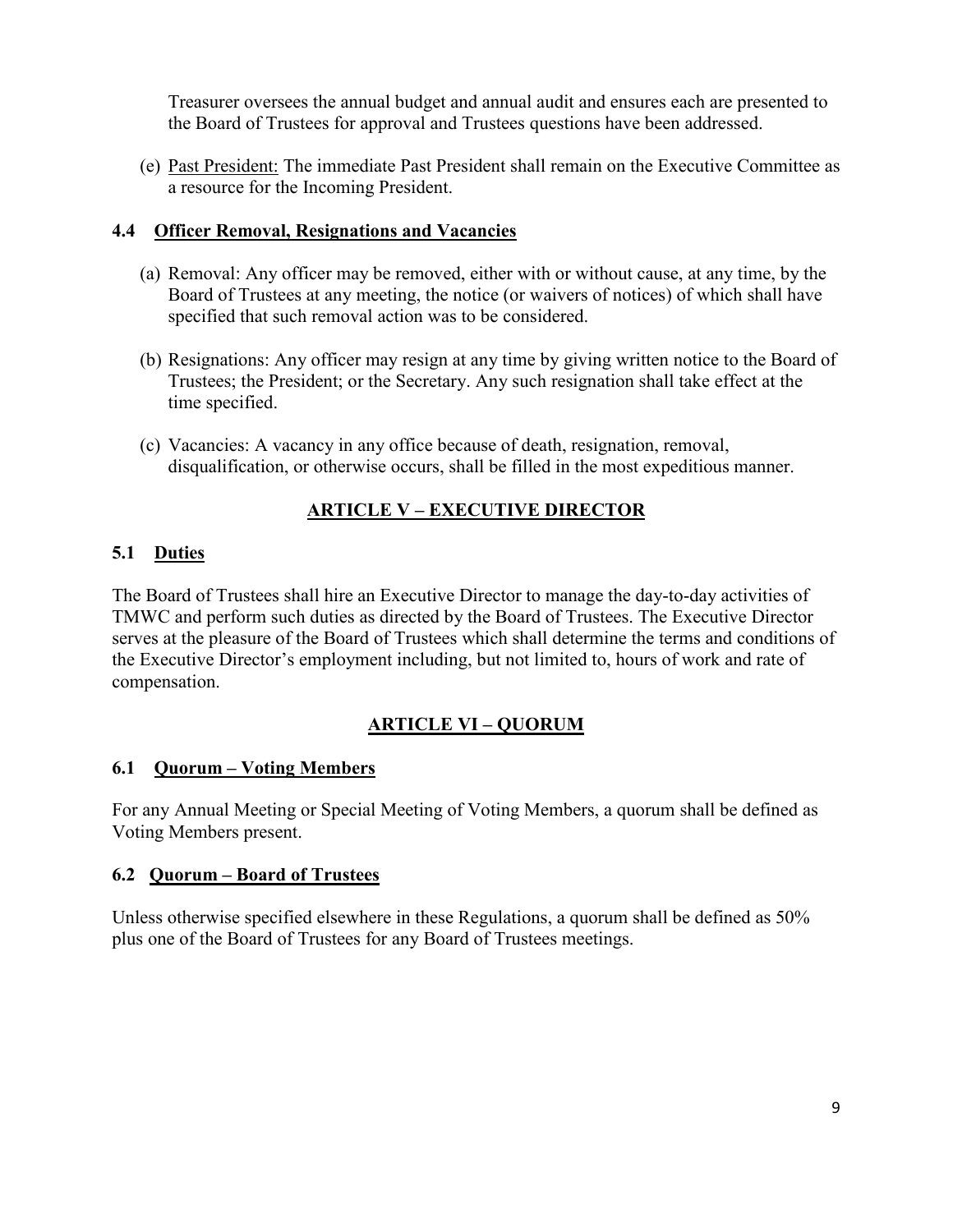# **ARTICLE VII – COMMITTEES**

### **7.1 Committees**

Each Trustee shall serve on a minimum of one committee, not including the Executive Committee:

- Executive (if applicable)
- Governance (Nominating, Strategic Planning)
- Finance
- Development/Communications
- Program Committee (member policies and programs)

Each committee must have a minimum of one Voting Member currently serving on the Board of Trustees and a minimum of two General Members. The committee shall not meet if there is no Voting Member present.

All committees must have a TMWC liaison recommended by Executive Director and approved by Board of Trustees.

When there is an opening in a committee or for an Officer, Trustees shall communicate their interest in serving and/or their Board recruitment efforts to the President.

The President may establish other committees or subcommittees as necessary or advisable by the Board of Trustees to conduct the business of TMWC.

The Board of Trustees may solicit interested community volunteers who support the mission of TMWC to serve on committees.

The President shall appoint Trustees and community volunteers serving as advisors to committees with recommendations from the Executive Director.

The President shall appoint the Chairperson for each committee at any time.

The Executive Director is encouraged to attend all committee meetings, but without voting privileges.

## **7.2 Executive Committee**

Officers on the Executive Committee shall serve for one year and shall consist of the President, Vice President, Secretary, Treasurer, and the Past President, but only if the Past President remains on the Board of Trustees. The Executive Committee shall meet as called by the President or by at least one-half of the Executive Committee.

Between meetings of the Board of Trustees, the Executive Committee shall have and may exercise decision-making authority in the absence of specific direction by the Board of Trustees, in the management of the business of TMWC except as prohibited by law or limited by the Articles of Incorporation or these Regulations. The Executive Committee shall report all actions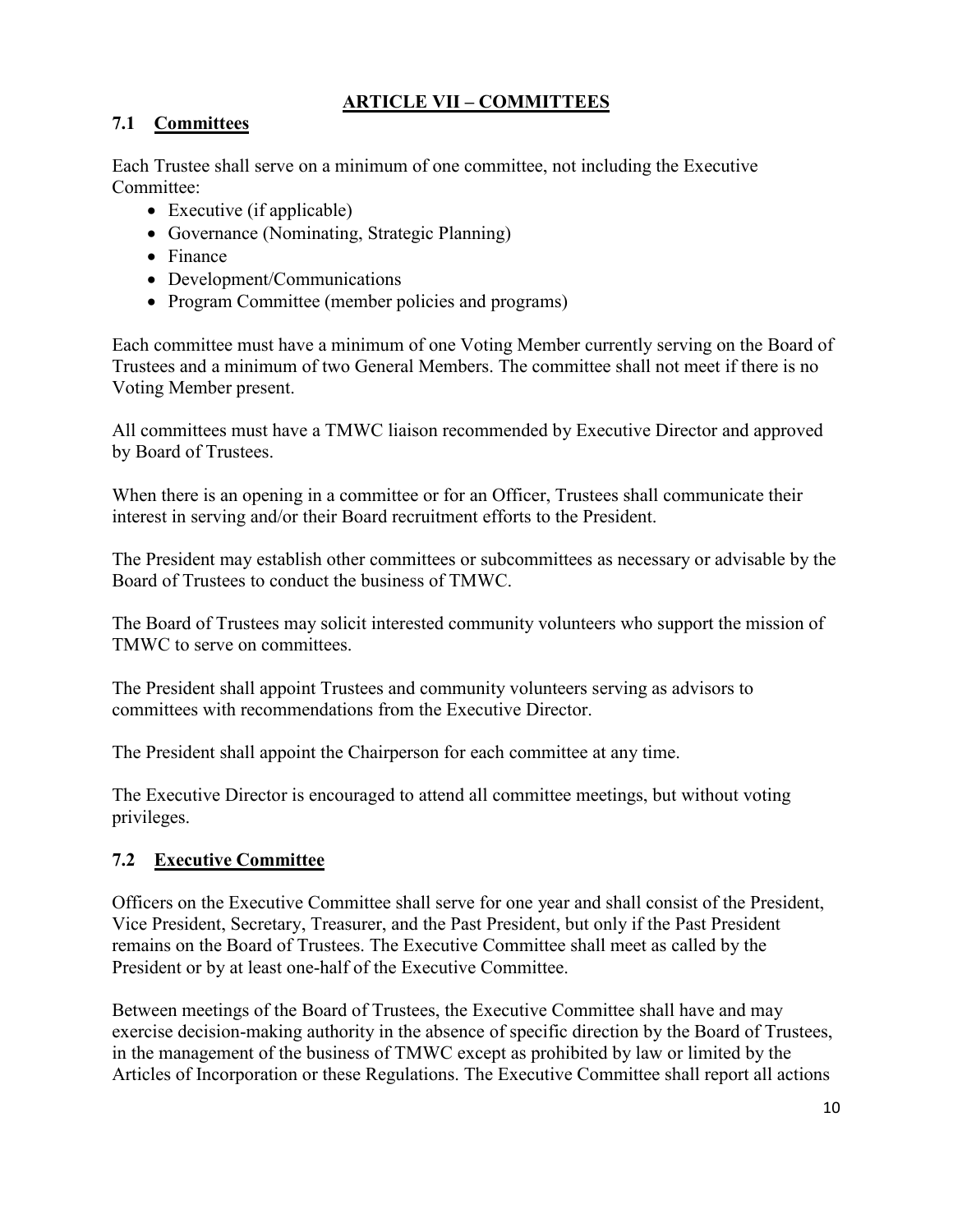to the Board of Trustees for ratification. The Executive Committee shall not modify actions taken by the Board of Trustees.

# **7.3 Governance**

The Board Governance Committee will carry out the mission of TMWC and provide for the best board member engagement and experience possible. The Board Governance Committee will accomplish this by establishing the board's purpose, providing continuous education and connection to the mission, maintaining an appropriate number of committees and members, maintaining and monitoring the board's results, and seeking to support and develop board leadership.

The Board Governance Committee will meet periodically as necessary to complete the following:

- 1) Develop a board member and committee member recruitment strategy. Continually identify and recruit candidates for the board, committee, and officer positions.
- 2) Develop, and ensure appropriate implementation of a board orientation and onboarding strategy, which emphasizes appropriate respect of diversity, inclusion, and equity
- 3) Periodically review the defined and adopted mission and vision statements of the organization and whether they are consistent across documents and activities.
- 4) Periodically review the Code of Regulations and whether they are consistent with applicable laws and whether they guide effective oversight and thoughtful planning.
- 5) Review the performance of the board and committees, including the effectiveness of meetings, and make recommendations, as appropriate. Review the performance of, and any perceived or actual conflicts involving, individual board members.
- 6) Ensure timely and compliant elections of board members and officers, recommend retention and re-election of incumbent board members, as appropriate, and recommend the request for resignation or removal of a board member, as appropriate.
- 7) Develop a job description, compensation recommendations, and conduct a regular performance review of executive director.

## **7.3 Finance**

The Finance Committee will oversee the financial activities and monitor the financial health of the organization for the purpose of assuring its stability. This committee will work closely with the executive director and other financial advisors as determined by the Board of Directors. The Finance Committee will accomplish its goals by:

- 1) Oversight of the annual budget, financial statements, and annual audit.
- 2) Reviewing and presenting financial information to the Board of Trustees.
- 3) Development and oversight of the fiscal, financial, and budgetary policies.

The Finance Committee will meet as determined necessary by the committee and the Board Treasurer, who serves as the chair of the Finance Committee. The monthly review of financial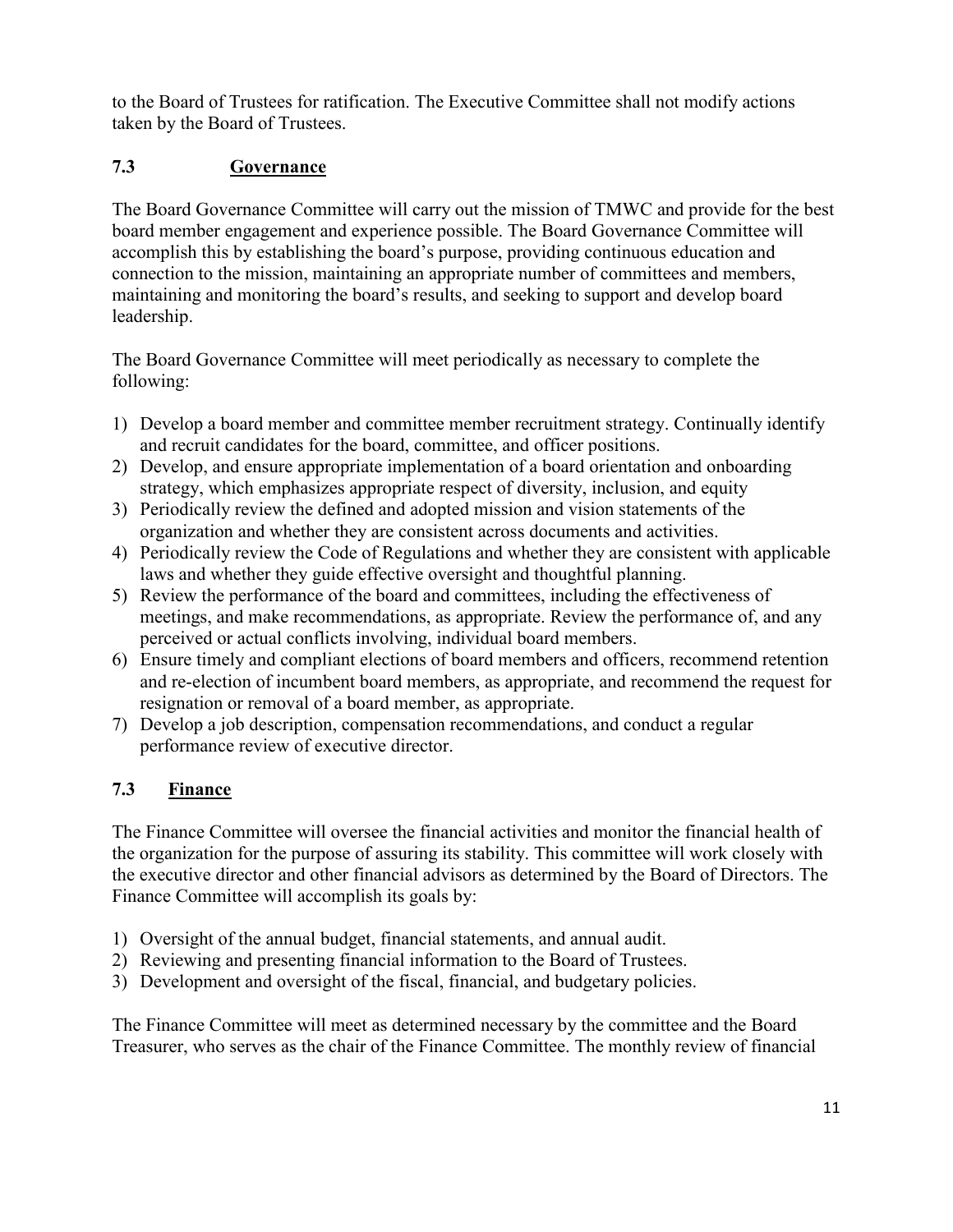statements will be a high priority and can be accomplished through electronic means if a full committee meeting is not necessary.

## **7.4 Program Committee**

The Program Committee will oversee, support and enhance the policies, practices and programs of TMWC. The Program Committee, in conjunction with the executive director and staff, will work to enhance the overall care and service provided to members by:

- 1) Evaluating current member protocols and policies
- 2) Monitoring health and effectiveness of programs offered
- 3) Adding additional programs where needed and indicated
- 4) Developing and communicating program measures and outcomes

The Program Committee will meet as needed to accomplish these goals.

#### **7.5 Development/Communications Committee**

The Development/Communications Committee will support and drive the fundraising efforts needed to support the organization's mission. This committee will work proactively to secure needed funds through fund development strategies. The Development/Communications Committee will create and implement fundraising policies, practices and procedures and will work to engage the board, the staff and community to support the mission of the organization.

#### The **Development/Communications Committee** will accomplish the following:

- 1) Oversee an annual development plan, including fundraising goals for the annual budget
- 2) Work collaboratively with executive director and development staff to support fundraising goals
- 3) Determine Trustee fundraising expectations and goals; provide guidance for Trustees on meeting fundraising goals; tracks progress toward fundraising goals both for individual Trustees and for the Board of Trustees as a whole
- 4) Ensures a culture of enthusiasm for philanthropy among Trustees
- 5) Work with executive director and staff to identify and develop relationships with potential donors and funders
- 6) Assist in development of a comprehensive marketing and communications plan
- 7) Periodically review the organization's messaging and image

The Development/Communications Committee will meet regularly and provide reports to the board.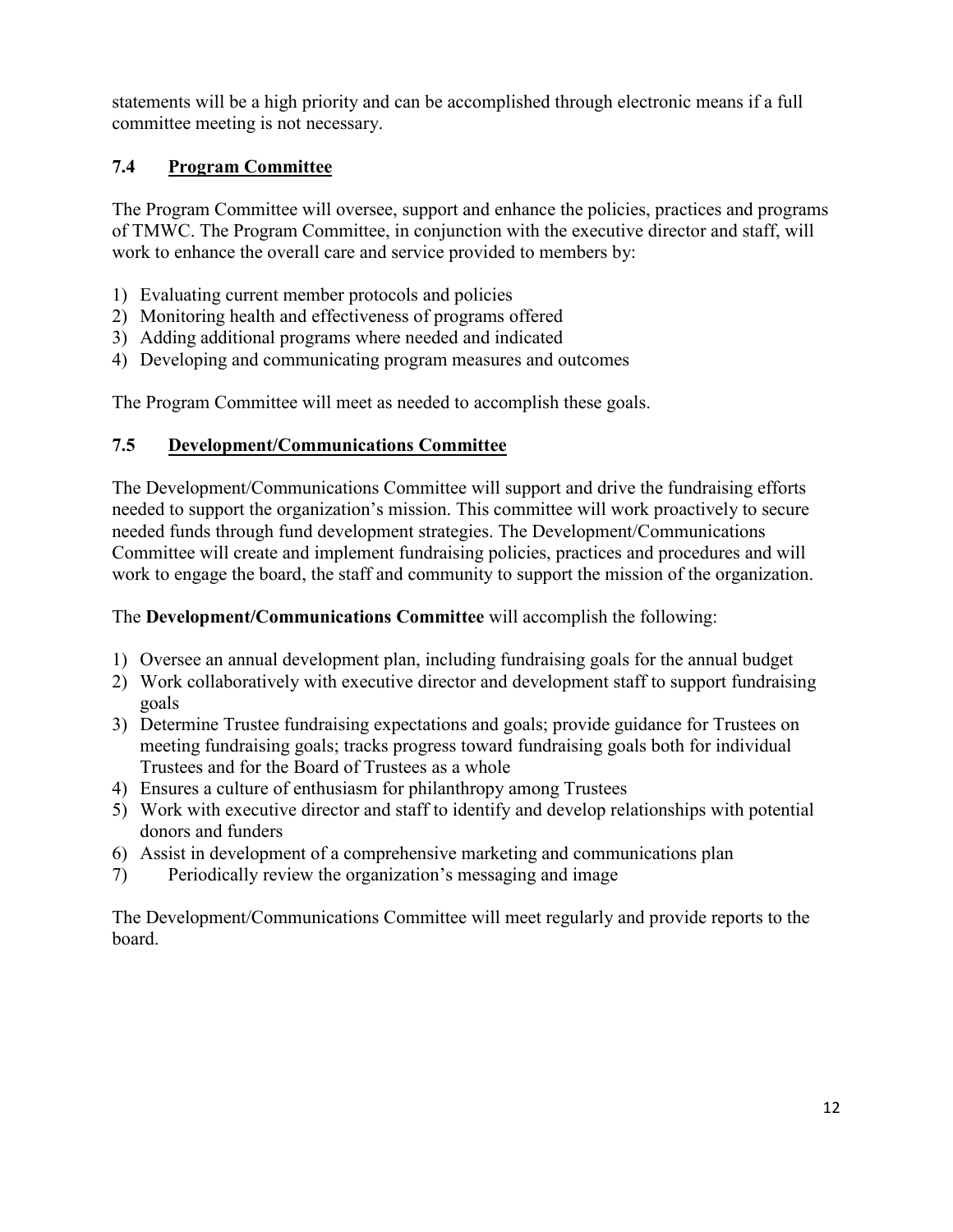# **ARTICLE VIII – INDEMNIFICATION**

## **8.1 Indemnification**

(a) Actions Not Brought By or in the Right of TMWC. TMWC shall indemnify and defend, to the fullest extent permitted by law, any person who was or is a party or threatened to be made a party to any pending threatened or completed action, suit or proceeding, whether civil, criminal, administrative, or investigative (the "Action"), by reason of the fact that the person is or was a Trustee, officer, employee or agent of TMWC, or of any affiliate or subsidiary, or serves or served on any formally constituted advisory body or committee of TMWC or any affiliate or subsidiary against expenses (including attorney's fees), judgment, fines and amounts paid in settlement actually and reasonably incurred by such person in connection with such Action, suit or proceedings if the person acted in good faith and in a manner the person reasonably believed to be in or not opposed to the best interests of TMWC, and with respect to any criminal proceeding, if the person had no reasonable cause to believe the person's conduct was unlawful.

(b) Actions Brought By or in the Right of TMWC. In Actions brought by or in the right of TMWC, TMWC shall upon determination favorable to such person, indemnify any person who is or was a party or threatened to be made a party to any Action if the person acted in good faith and in a manner the person reasonably believed to be in or not opposed to the best interests of TMWC; provided, however, that no indemnification shall be made with respect to (i) any claim, issue or matter as to which such person shall have been adjudged to be liable for negligence or misconduct in the performance of the person's duty to TMWC unless and to the extent that the court in which such Action was brought shall determine that such person is fairly and reasonably entitled to indemnity for such expenses or (ii) any action or suit in which liability is solely asserted against a Director pursuant to Section 1702.55 of the Ohio Revised Code.

### **8.2 Liability Insurance**

TMWC shall purchase and maintain insurance, or furnish similar protection, for or on behalf of any person who is or was a Trustee, officer, employee or agent of TMWC, or serves or served on any formerly constituted advisory board or committee of TMWC, against any liability asserted against the person and incurred by the person in any such capacity, or arising out of the person's status as such, whether or not TMWC would have the power to indemnify the person against that liability under Ohio law.

# **ARTICLE IX – FINANCIAL**

## **9.1 Financial**

The fiscal year of TMWC shall be from July 1 to June 30. The fiscal policies and budgets of TMWC shall be determined by the Board of Trustees with the advice and recommendations of the Finance Committee, Executive Director, and Finance and Operations Director. The Board of Trustees may establish guidelines for purchasing authority and check approval, and the Finance Committee will review and update those policies at least annually. The accounts of TMWC shall be audited annually after the close of the fiscal year.